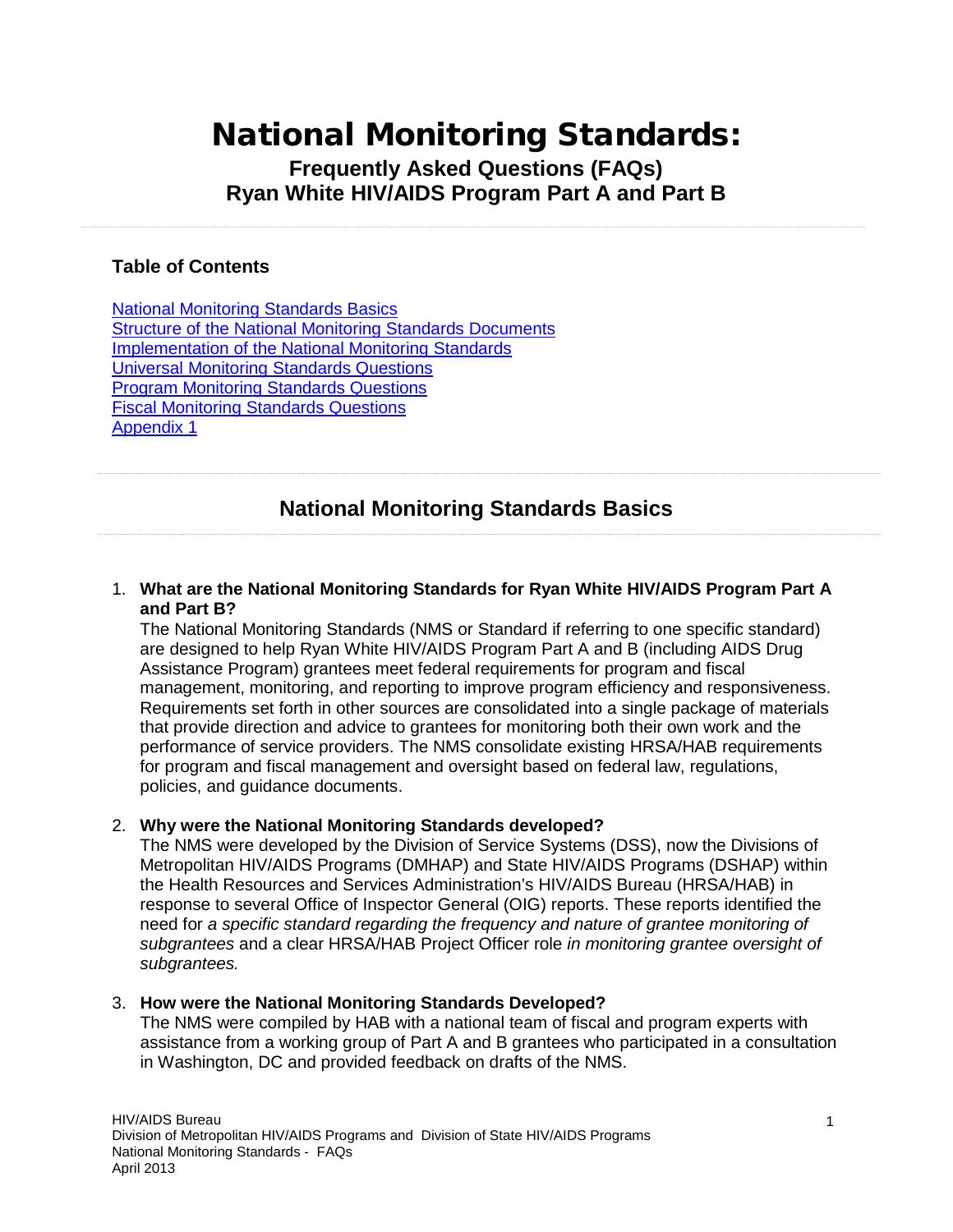#### 4. **How will the National Monitoring Standards help grantees?**

The National Monitoring Standards are designed to:

- Help grantees comply with federal requirements on proper use of federal grant funds, based on the Ryan White HIV/AIDS Program legislation, federal regulations establishing administrative requirements for HHS grant awards, Office of Management and Budget (OMB) principles, the HHS Grants Policy Statement, HRSA/HAB policies, the Notice of Award and Conditions of Award, and DMHAP/DSHAP program guidance.
- Meet grantee requests for clarity on HRSA/HAB expectations regarding the level, scope, and frequency of subgrantee monitoring.
- Provide a single document that includes the minimum expectations for both program and fiscal monitoring.
- Address concerns of HRSA, Congress and OIG regarding administrative oversight of Ryan White HIV/AIDS Program grantees and providers/subgrantees.
- Help streamline and standardize Project Officer monitoring and site visit functions.
- Enhance program compliance at the local, state, and federal levels and reduce negative HRSA and OIG audit findings.
- Ensure proper stewardship of all grant funds and activities, whether carried out by the grantee or by a subgrantee provider; and
- Communicate applicable requirements to subgrantees and monitoring them for compliance.

#### 5. **What entities are covered by the National Monitoring Standards?**

The NMS cover "providers/subgrantees" – a category that includes all direct providers of Part A and B Ryan White HIV/AIDS Program funded care and treatment services, whether funded by the health department or another local state or local agency, subgrantees, subcontractors, or consortia. The NMS sometimes reference federal regulations that refer to *contractors* in the broad sense – meaning any entity with which the grantee has a legal agreement – but they are designed specifically for direct service providers (provider/subgrantees).

6. **Are professional and/or technical support subcontractors covered by the National Monitoring Standards?**

No. They are *not* designed for use with subcontractors that provide professional or technical support (such as needs assessment or quality management). However, NMS addressing Unallowable Costs and Financial Management apply to all contracting, regardless of purpose.

7. **What are the requirements that are included in the National Monitoring Standards?** The NMS are a compilation of requirements from many different sources. They are based on and refer to all of the following: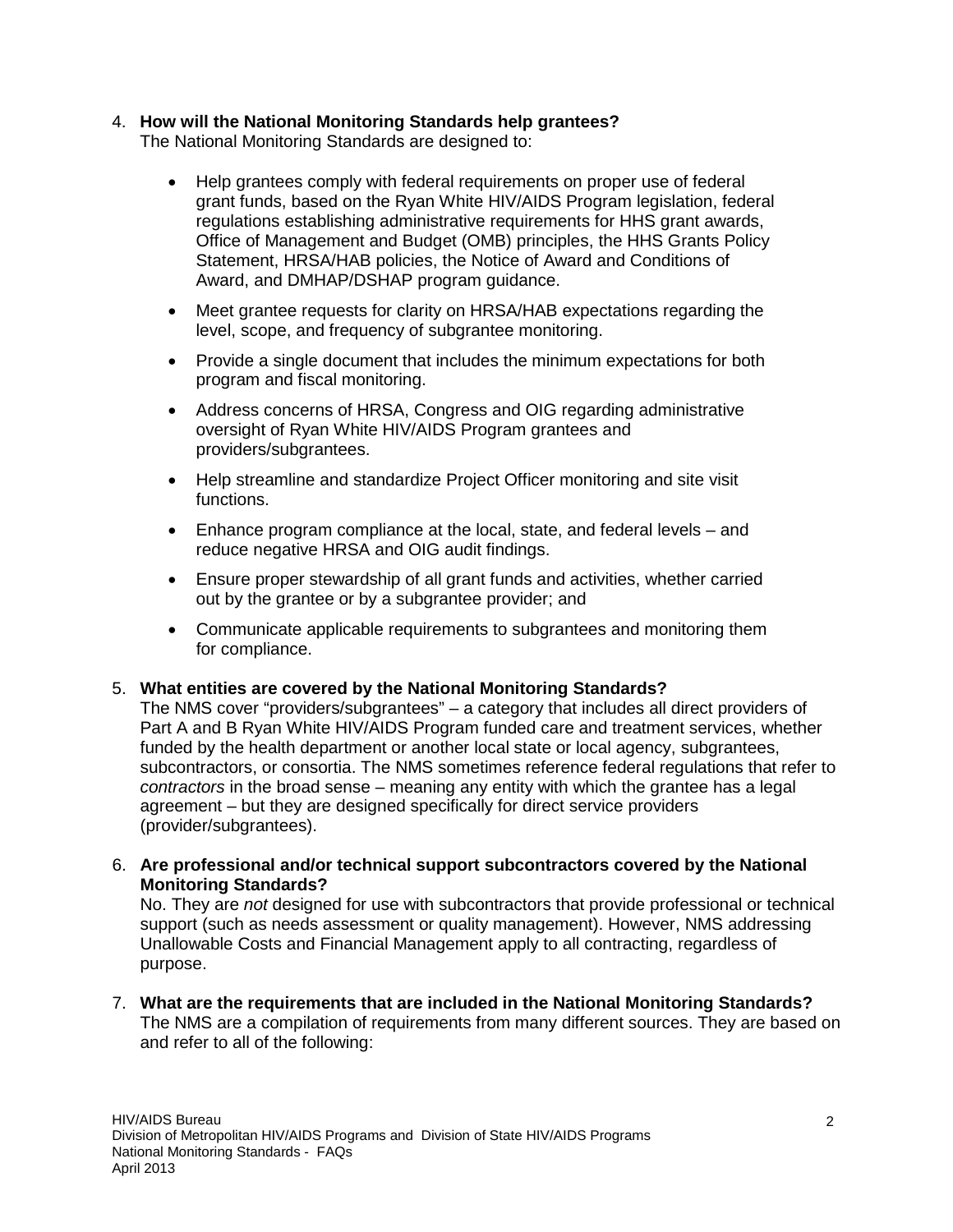- Title XXVI of the Public Health Service Act, 42 U.S.C. Section 300ff-11 et seq. also known as the Ryan White HIV/AIDS Program legislation
- Code of Federal Regulations (CFR)
- Federal, Department of Health and Human Services (HHS), and Public Health Service grants management policies
- HRSA/HAB policies and guidelines
- Part A and B Program Guidance Documents
- Notices of Award and Conditions of Award *(which accompany the annual grant awards)*
- Office of Inspector General (OIG) reports and recommendations
- Manuals and guides issued by HRSA/HAB (such as the Part A Manual)

#### 8. **Are grantees expected to comply with all of the NMS?**

Y*es.* The NMS*,* as stated in the first column of each document, are established requirements, and HRSA/HAB expects grantees to comply with each of them.

9. **What must the grantee collect to demonstrate to HRSA that it is in compliance with the National Monitoring Standards?**

Each standard lists the requirements needed to ensure compliance. They include actions and documents as proof of performance compliance. The grantee is expected to establish written tools, protocols, policies and procedures for conducting a monitoring visit. The procedures should describe the use of tools, protocols, and methodologies during the site visit; a report should be on file for every visit; and if needed, a corrective action plan should also be on file. The grantee must keep these documents available for the Project Officer or HRSA site visit team to review, in order to demonstrate compliance with subgrantee monitoring requirements.

#### 10. **Do the National Standards address how much documentation should be sent in with monthly invoices?**

No. The NMS are not prescriptive on the amount or type of supporting information required for payment of monthly invoices. Regardless of whether the subgrantee is paid by expense categories (line items) or for reimbursable units of service, monthly invoices should be accompanied by sufficient supporting documents to determine if the expenses claimed: a) are for eligible clients, reasonable, and allowable under the grant; and b) can be used as suitable backup and auditable files. The monitoring site visit team should be able to review the source documents of paid invoices using the supporting documentation.

**[Back to top](#page-0-1)** 

# <span id="page-2-0"></span>**Structure of the National Monitoring Standards Documents**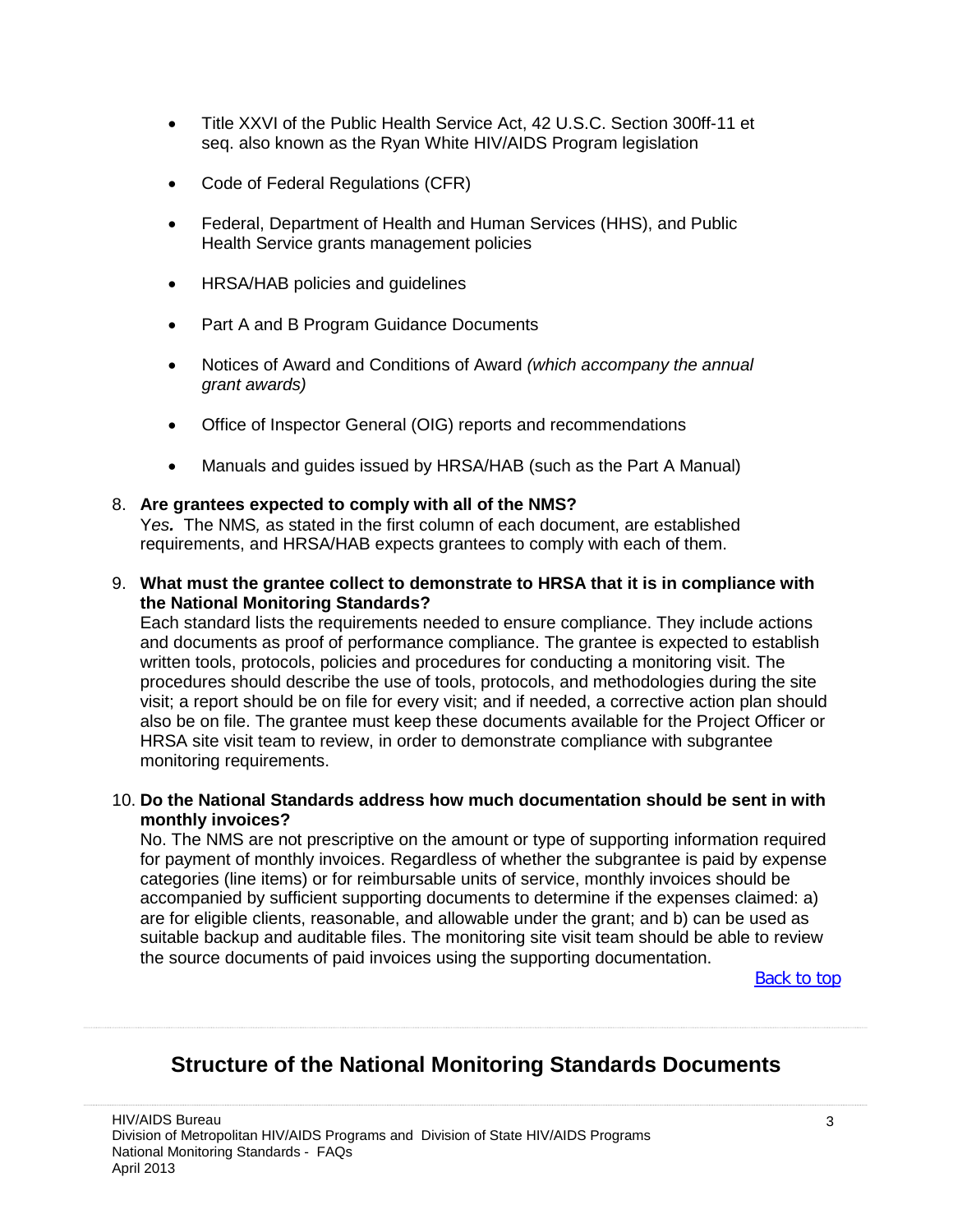#### 11. **What is the scope of the National Monitoring Standards?**

There are three sets of standards:

- 1. **Universal Monitoring Standards** covering both fiscal and program requirements that apply to both Part A and Part B
- 2. **Fiscal Monitoring Standards** separate versions for Part A and Part B
- 3. **Program Monitoring Standards** separate versions for Part A and Part B, with some specific ADAP components

Each set of Standards is divided into major sections designed to allow users to easily search for information by topic.

#### 12. **Do the documents contain more than Standards?**

Yes. Each Monitoring Standard has four related components in addition to the standard itself. They include:

*Performance measures and methods* for determining whether the standard is being met – actions to take and data to collect and analyze.

*Grantee responsibility* for meeting each standard – suggested actions, and data requirements for the grantee.

*Provider/subgrantee responsibility* for meeting the standard – suggested actions the provider/subgrantee should be expected to take and data to be collected and maintained.

*Citations* that provide the source for each standard – legislation, federal regulations, federal or HRSA/HAB policy, and guidance – so users are able to find and review the source document that specifies the requirement.

#### 13. **Can grantees develop their own ways to measure compliance with particular standards?**

Yes. The *measures and methods* provided in the second column identify expected means for determining and documenting compliance with the standard. Most grantees will use these recommended approaches and data, but it is possible that a grantee may identify alternative, but equally sound, ways to assess compliance with the standard.

#### 14. **Is there flexibility regarding implementation of the National Monitoring Standards?**

Yes. There is flexibility in how to implement the NMS, not in whether to implement them. The third and fourth columns describing *grantee* and *provider/subgrantee responsibilities* present sound practices and recommended approaches. In general, grantees and providers/subgrantees will need to implement some or all of these actions to ensure that the standard is being met; but the grantee has flexibility in deciding which of the recommended methods to use and what specific systems and actions to require from providers/subgrantees. HRSA expects all grantees to ensure that all standards are implemented.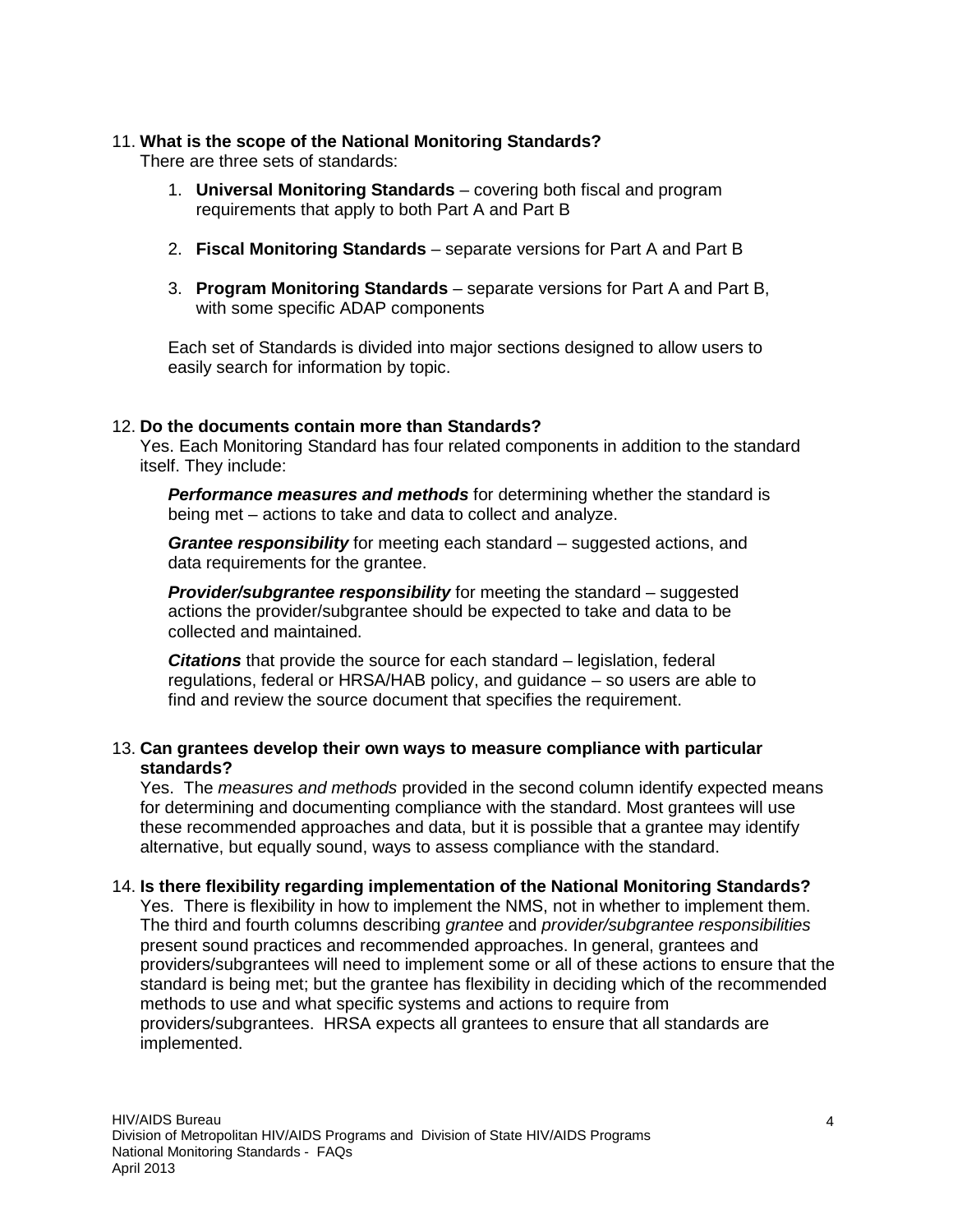15. **Are the source documents for the National Monitoring Standards online? The Sources include references to past Part A and Part B Guidances. Past Guidances do not usually remain available. As time passes, where can we find them?** Yes. Please see the chart in [Appendix 1](#page-17-0) for the online locations of source documents referenced in the NMS. The National Monitoring Standards reference the most up to date Funding Opportunity Announcement and Guidances. Some of the source documents, including referenced Part A and B Guidances, assurances, and the Ryan White HIV/AIDS Program legislation are posted on the TARGET Center website [\(www.careacttarget.org\)](http://www.careacttarget.org/). Fiscal documents such as the Code of Federal Regulations can be downloaded from the Government Printing Office at [http://ecfr.gpoaccess.gov,](http://ecfr.gpoaccess.gov/) and the circulars from the Office of Management and Budget (OMB) at [www.whitehouse.gov/omb.](http://www.whitehouse.gov/omb)

16.

a. **Will Program Monitoring Standards be developed for Minority AIDS Initiative (MAI)?**

No, there will be no standards developed for the Minority AIDS Initiative (MAI).

b. **Do these Monitoring Standards apply to MAI?** Yes. Part A and Part B Monitoring Standards apply to MAI funds received as part of Part A and Part B grant awards.

[Back to top](#page-0-1)

# <span id="page-4-0"></span>**Implementation of the National Monitoring Standards**

17. **How has HRSA/HAB prepared for ongoing implementation of the National Monitoring Standards?**

HRSA/ HAB has prepared for ongoing implementation by training Project Officers to ensure staff familiarity with the NMS, supporting materials and methods to ensure compliance. Project Officers will contact grantees to gather information on monitoring systems and grantee processes for implementation.

#### 18. **Are there ongoing expected actions Grantees should take to implement the NMS?**

Yes. Grantees are expected to take the following steps to ensure ongoing implementation of the NMS:

- Regularly review the NMS that apply to your program. The NMS are updated on a quarterly basis. If some are unfamiliar, go to the citation for more information.
- Regularly share the NMS and supporting materials with program and fiscal staff that have monitoring responsibilities.
- Regularly sit down with staff to review current monitoring systems, procedures, and tools to ensure the NMS are already being met and where changes or improvements may be needed.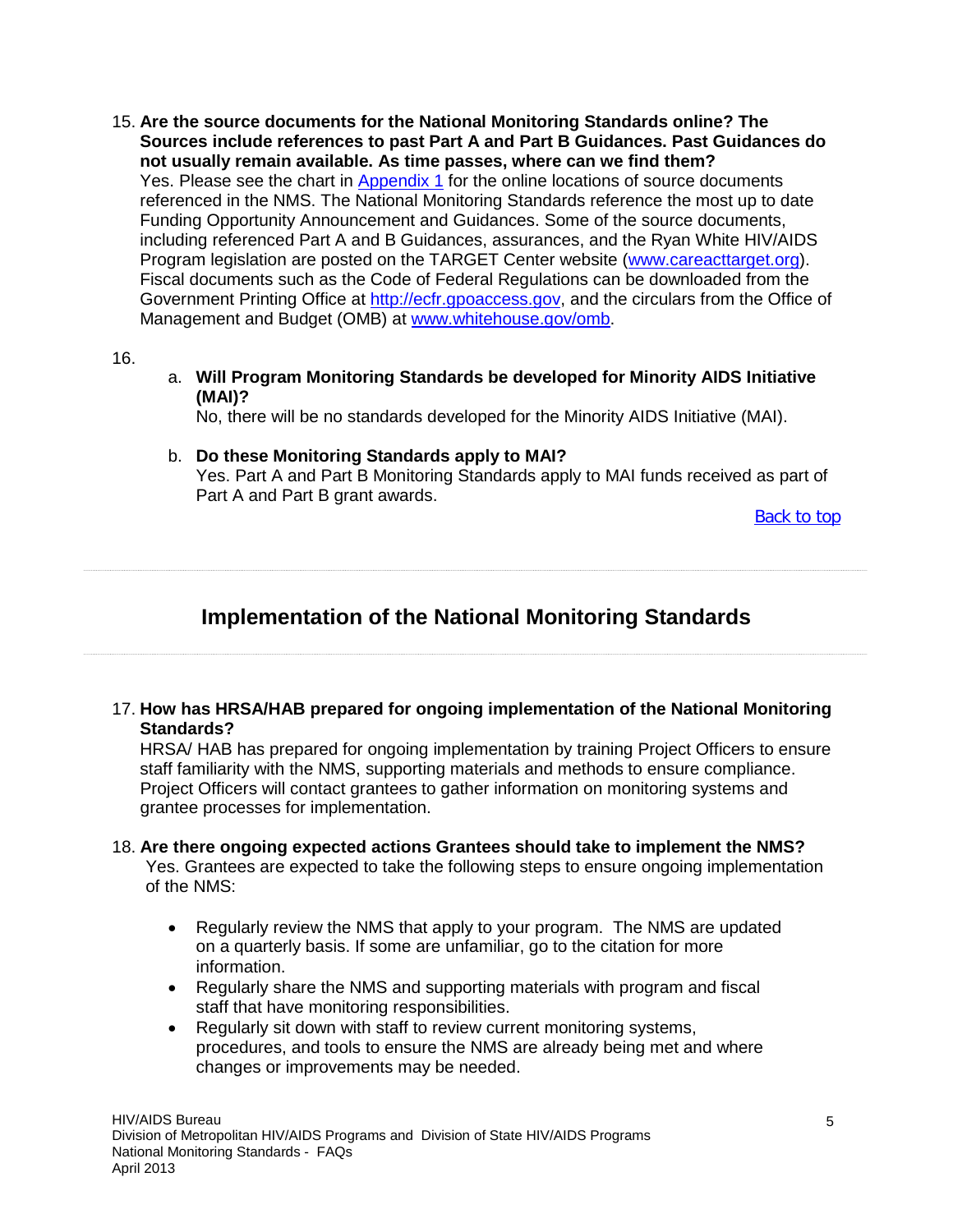- Meet regularly with legal, contracts, procurement, finance, and other government entities that have Ryan White HIV/AIDS Program responsibilities and familiarize them with the NMS.
- Decide how grantee and subgrantee responsibilities will be implemented based on the approaches specified in the Monitoring Standards. If you use alternative approaches, be sure they comply with the NMS.
- Review your Requests for Proposals (RFPs) and contract language to ensure they specify that services be provided and data collected and reported in accordance with Ryan White HIV/AIDS Program requirements.
- Ensure the NMS are integrated into your contracting and monitoring efforts and refining those efforts as needed to meet the NMS – changing RFPs, contracts, monitoring tools, site visit schedules and scope, etc., as needed.
- Hold meetings with providers/subgrantees to review the NMS and clarify compliance issues as necessary.
- Make the NMS easily accessible to your providers/subgrantees. Add a link to the NMS on your website and update it as the NMS are updated.
- Fully implement any needed changes in your subgrantee monitoring and oversight policies, procedures and monitoring tools, and in your own fiscal and program management and reporting.
- If you have questions or concerns, contact your Project Officer.

#### 19. **Will some grantees have to update and change their current systems to meet the requirements?**

Yes. Implementing the NMS may require rethinking some long-used practices with regard to monitoring. If current tools and monitoring procedures do not permit you to meet the NMS, you need to modify those tools and procedures. Technical assistance is available through your Project Officer**.**

#### 20. **Will HRSA make examples of other grantee's monitoring procedures, systems and tools available?**

Yes. We will provide examples of monitoring tools from other Part A and B grantees. Ongoing presentations and webinars will discuss further monitoring systems. In addition, grantees are encouraged to share information, best policies and procedures along with best practices by posting them on the TARGET Center. You may find Part A tools that have been shared under the Grantee Tab here:<http://careacttarget.org/monitoringtools.asp> Part B Tools shall be posted in the near future.

#### 21. **Does HRSA/HAB have any tips that can be used to make other decision-makers understand the importance of the monitoring standards?**

Yes. It is helpful if decision-makers understand the consequences of not improving monitoring systems. These include penalties for unobligated balances resulting in reductions of future grant awards, the possibility of internal or Federal audits discovering unallowable activities, and improper payments. In such circumstances, the funding must be repaid to HRSA with local or non-Federal funds.

#### 22. **Are grantees expected to review all client records? What is a recommended sample size?**

No. A random sampling methodology should be established as part of the monitoring protocols. The sample size is not specified in the NMS, because it depends on the size of the client population being sampled and on the number and complexity of the variables you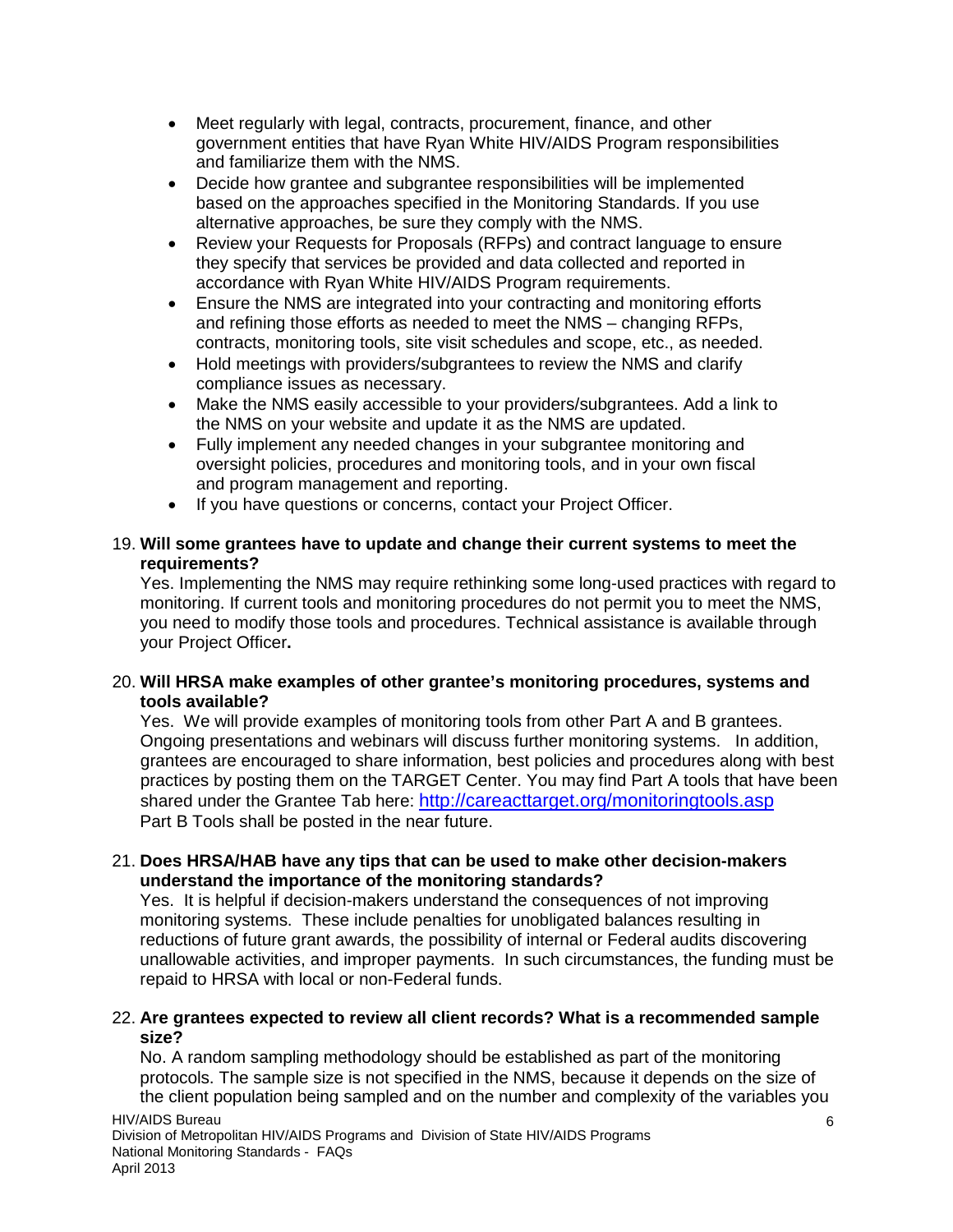are reviewing. For a client population of 50 or less, the norm is to review 100% of folders; 50% or less is acceptable for a population of 51-100. The percent to be sampled gets smaller as the population gets larger – from 10% for a client population of 500 or more to 3- 5% for a client population of 1000+.

#### 23.**One of HRSA's monitoring expectations is an annual comprehensive site visit to subgrantees. Is there an exemption?**

Yes. For some grantees the annual site visit requirement has imposed significant challenges. To reduce administrative burden for the Ryan White Part A and Part B Grantees, HRSA/HAB has implemented the "Exemption to Annual Site Visits" through a program letter dated October 4, 2012 This process allows grantees to request an annual site visit exemption through the EHB prior approval process. The request must describe the barriers and challenges precipitating the waiver request and also describe how the program intends to effectively monitor their sub-grantees. .

#### 24. **Are desk audits necessary monthly?**

The usefulness of desk audits and any timelines for their use are determined by the grantee. Desk audits are not addressed in the NMS. Desk audits may not be used as a substitute for comprehensive annual site visits unless approved through an Annual Site Visit Exemption that has been accepted through Prior Approval in EHB.

#### 25. **What constitutes fiscal monitoring?**

Fiscal monitoring activities ensure that Ryan White HIV/AIDS Program funds are used for approved purposes as summarized in the Part A and B Fiscal Standards and delineated in the Code of Federal Regulations (CFR), the Office of Management and Budget (OMB) circulars, the Ryan White HIV/AIDS Program legislation, the Part A and B Guidances, and any letter or Policy Information Notices (PINs) issued by HRSA. The main required activity is an annual grantee-monitoring visit to all subgrantees, unless exempted by HRSA. The visits must be standardized through published fiscal monitoring policy and procedures, which should include: protocols for the visit; the use of a monitoring tool or guide; issuing a monitoring report for each visit that addresses required elements, including sub-grantee strengths as well as any compliance issues; and a corrective action plan for each compliance issue. Further, the grantee must follow through to ensure completion of the goals of the corrective action plan. (Standard 3; Section E, Universal Monitoring Standards)

#### 26. **Is there an exemption for grantees that are also direct service providers?**

No. A grantee that is also the direct service provider assumes both the grantee and the provider/subgrantee responsibilities.

#### 27. **Is there an exemption for Part A or B base programs that contribute to the state's ADAP?**

Part A or B base programs that contribute to ADAPs are still accountable for their respective funds. It is HRSA's expectation that the ADAPs and Part A or B base programs work out an agreement to share reporting data. The Part A and B base programs should be able to access data to report on number of clients served using their funds within a given timeframe and geographical location.

28. **Are grantee accounting department's best suited to perform a correct and accurate cost-benefit analysis?**

No. Grantee accounting units can perform cost-benefit analysis **if** they are familiar with Federal Accounting Concepts and Standards on programs related to cost that Federal laws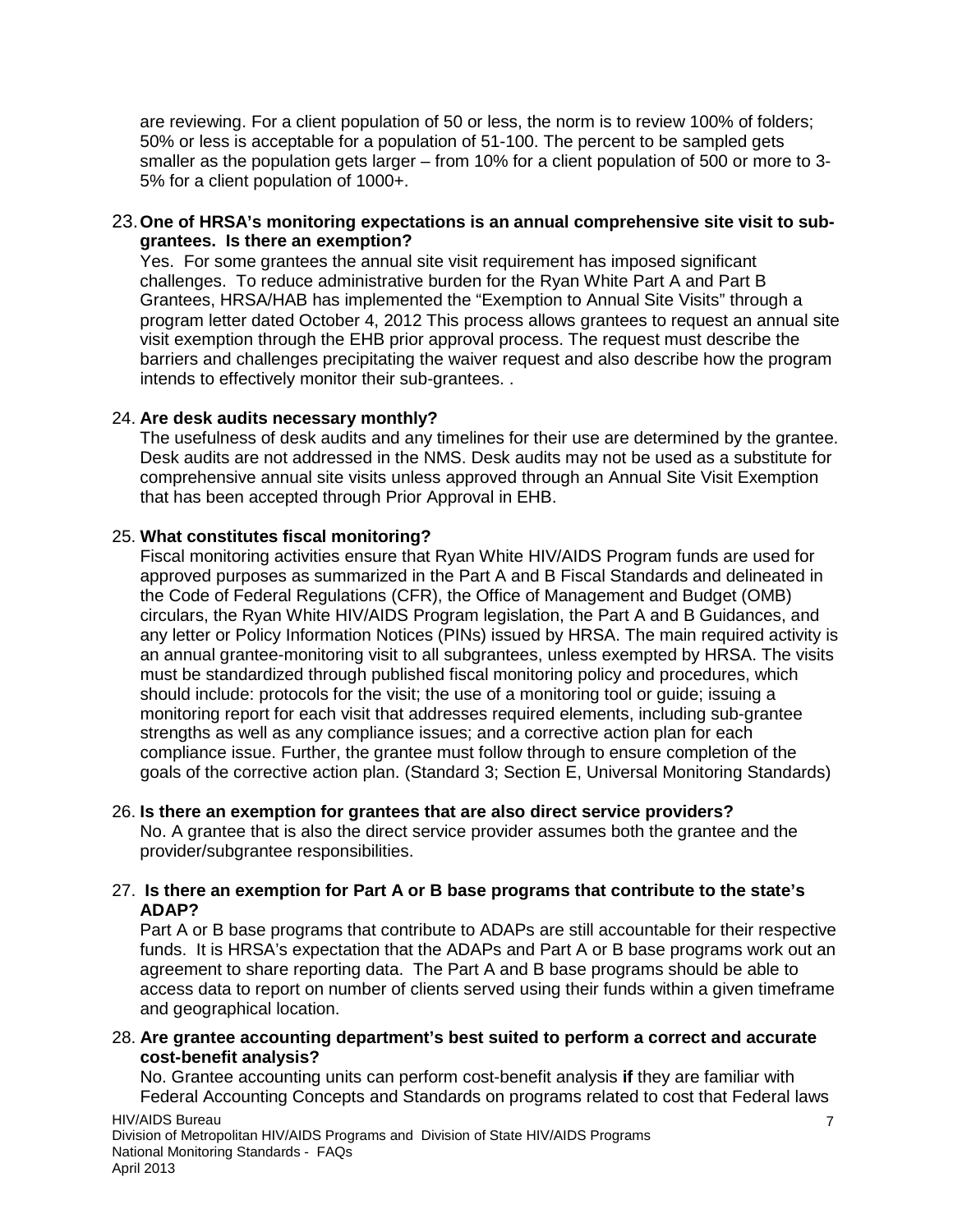and regulations impose and with the Ryan White HIV/AIDS Program specific statutory limitations. Outside entities familiar with these concepts, standards, and Ryan White HIV/AIDS Program limitations may also be used.

[Back to top](#page-0-1)

# **Universal Monitoring Standards Questions**

#### <span id="page-7-0"></span>29. **Can HRSA/HAB define "timely" reporting?**

Yes. When "timely reporting" refers to mandated Federal Reports, it means by the HRSA due date. When it refers to provider/subgrantees' timely submission of reports to the grantee, it means submission with enough time for the grantee to complete its reports. For example: subgrantees must submit invoices on a timeline that allows the grantee to pay those invoices and submit their Federal Financial Report (FFR) by the required HRSA deadline, i.e. within 90 days after the close of the grant year.

#### 30. **Are there any differences in reporting requirements if you are both the grantee and a direct provider?**

Yes. Ryan White HIV/AIDS Program legislation provides for States (Part B) and planning bodies or CEO's (Part A) to allocate funds to allowable core medical and support services based on documented service needs. In turn, Part A and B grantees are responsible for disbursing the funds based on those service allocations/priorities, defined as the awarding of financial assistance to an eligible subgrantee. The financial assistance can be awarded through a contractual legal agreement. Federal regulations afford the same treatment to any provider receiving federal dollars for its services. The service provider can be a subgrantee, subcontractor, consortium, governmental agreement, or the lead agency that administers the program (often the health department). If you are both the grantee and a direct provider of services, you must meet both the grantee and the provider responsibilities.

The NMS were developed specifically to address subgrantees/providers providing direct HIV/AIDS services. Contracts for professional services such as needs assessment or technical assistance are allowable as program and planning support activities but are not the focus of the NMS. However, standards addressing Unallowable Costs and Financial Management apply to all contracting, regardless of purpose.

#### 31.

**a. Is the chief elected official (CEO) always the mayor (Part A) or governor (Part B), who in turn designates the local or State health department as the funding recipient?** 

No. The legislation states that for Part B, the funding must go to the State/Territory's chief elected official, who in turn designates a lead agency for the administration and implementation of the program.

**b. Or, can we have another elected official or funding recipient?**  Most governors designate the State's health department, which is not universal. Section 2611 of the legislation specifies "The Secretary shall, subject to the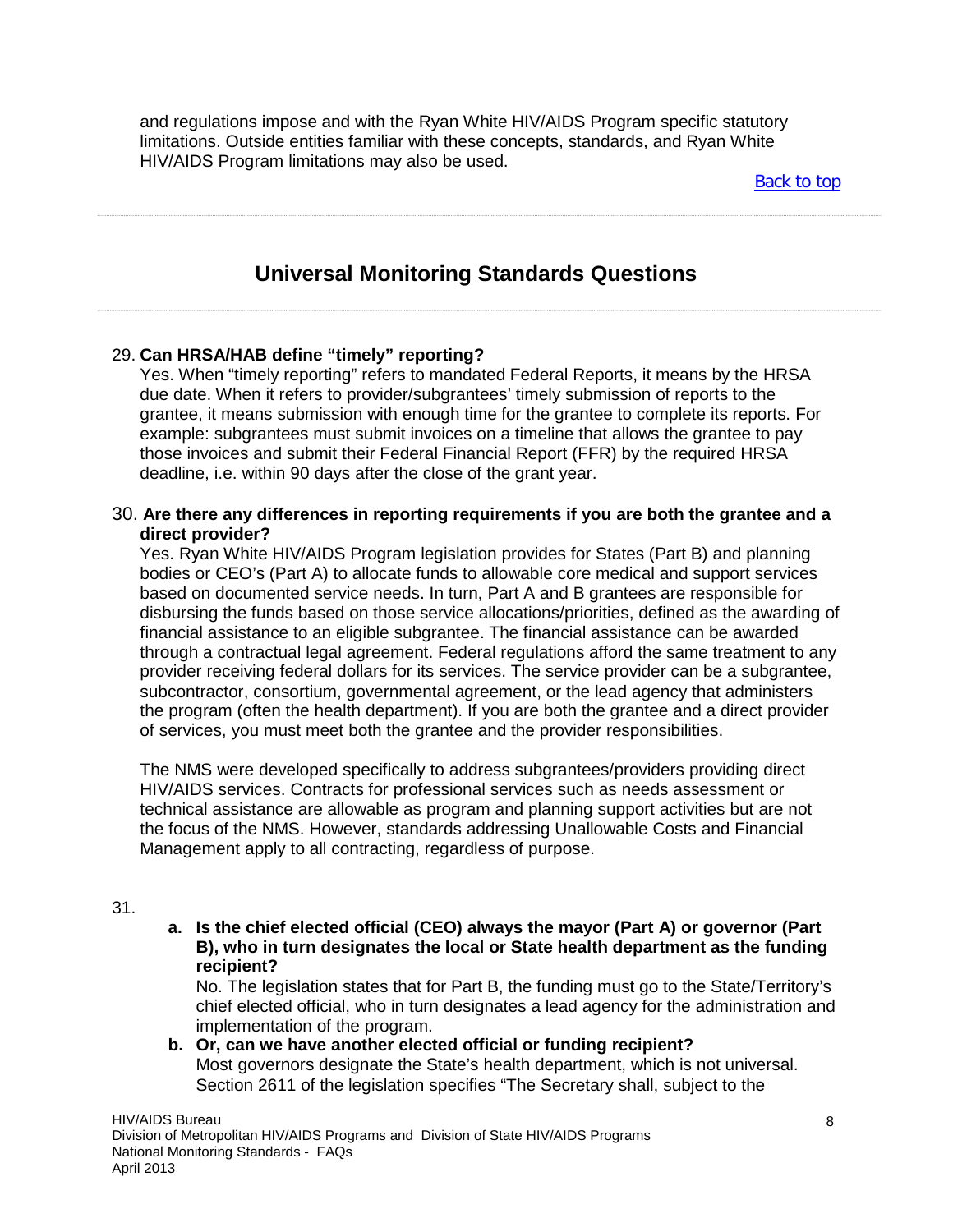availability of appropriations, make grants to States to enable such States to improve the quality, availability and organization of health care and support services for individuals and families with HIV/AIDS."

For Part A, Section 2602(a) specifies that funding "shall be directed to the chief elected official of the city or urban county that administers the public health agency that provides outpatient and ambulatory services to the greatest number of individuals with AIDS" in the Eligible Metropolitan Area (EMA) or Transitional Grant Area (TGA). In some areas, that would be the mayor and in others the county board of supervisors. Again, most but not all Part A CEO's designate their jurisdiction's health department to administer the grant.

#### 32. **Does an agency that receives Ryan White HIV/AIDS Program funding have to be a Medicaid provider?**

No. The Medicaid provider provision applies only to providers who provide services covered by Medicaid. The Ryan White HIV/AIDS Program legislation, Section 2604(g), describes these as "any such service that is available pursuant to the State plan approved under title XIX of the Social Security Act for the State."

#### 33. **Can our Ryan White HIV/AIDS Program Part A program fund a medical transportation provider if the provider is not Medicaid certified?**

If the Medical Transportation service provided meets HRSA's definition for that service category and is covered by Medicaid because it also meets the State's Medicaid transportation requirements, then the provider must be a Medicaid provider and bill Medicaid for services performed to Medicaid-eligible individuals. On the other hand, if the service provided by the subgrantee complies with HRSA's definition of Medical Transportation but is not covered by Medicaid or does not qualify for Medicaid payment, then the subgrantee does not have to be a Medicaid provider.

#### 34. **Is there a difference in the documentation required for initial client eligibility requirements and six month client eligibility requirements?**

Yes. Initial eligibility determination must verify proof of HIV status, proof of residence, and proof of income eligibility based on the income limit (set by the state, EMA/TGA or ADAP), proof of insurance or proof of being underinsured or uninsured. To maintain eligibility clients must be recertified at least every six months to ensure that an individual's residency, income and insurance statuses continue to meet the grantee eligibility requirements and to verify that the Ryan White Program is the payer of last resort. For further clarification, please reference Policy Clarification Notice (PCN) #13-02.

|                   | Initial/In-Depth Eligibility<br><b>Determination</b>                         | Recertification(minimum of every six<br>months)                                  |
|-------------------|------------------------------------------------------------------------------|----------------------------------------------------------------------------------|
| <b>HIV Status</b> | Documentation required (not required<br>as part of continuation eligibility) | No documentation required                                                        |
| <b>Income</b>     | Documentation required                                                       | Grantee may choose to require a full<br>application and associated documentation |
|                   |                                                                              | Self-attestation of no change                                                    |
|                   |                                                                              | Self-attestation of change - grantee must<br>require documentation               |
| <b>Residency</b>  | Documentation required                                                       | Grantee may choose to require a full<br>application and associated documentation |

#### **REQUIRED DOCUMENTATION TABLE**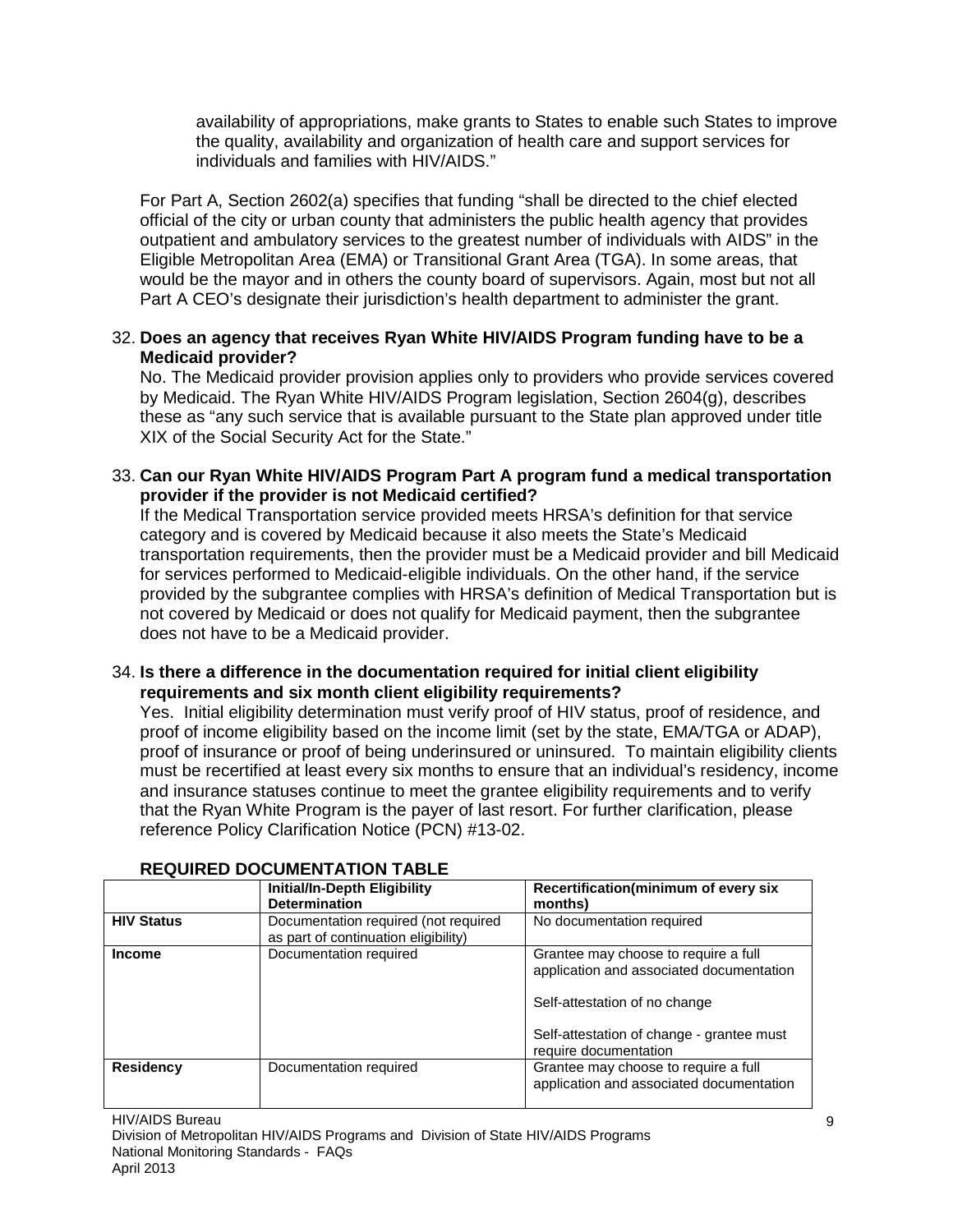|                         |                                                                                                                    | Self-attestation of no change<br>Self-attestation of change - grantee must<br>require documentation |
|-------------------------|--------------------------------------------------------------------------------------------------------------------|-----------------------------------------------------------------------------------------------------|
| <b>Insurance Status</b> | Grantee must verify if the applicant is<br>enrolled in other health coverage and<br>document status in client file | Grantee must verify if the applicant is<br>enrolled in other health coverage                        |
|                         |                                                                                                                    | Self-attestation of no change                                                                       |
|                         |                                                                                                                    | Self-attestation of change - grantee must<br>require documentation                                  |
| <b>CD4/Viral Load</b>   | Discretion of grantee                                                                                              | Discretion of grantee                                                                               |

#### 35. **Is insurance status a client eligibility or payer of last resort issue?**

Insurance status is both an eligibility issue and a payer of last resort compliance issue. Clients must be recertified at a minimum of every 6 months to establish eligibility for Ryan White HIV/AIDS Program services which includes checking for insurance or other third party payers such as Medicaid, Medicare and Medicare Part D. Clients with insurance who are underinsured may continue to be eligible for Ryan White HIV/AIDS Program services.

#### 36. **Is the Ryan White HIV/AIDS Program grantee required to provide training on third party eligibility to all contractors or is it sufficient to have policies/procedures and contract language?**

Yes. The grantee must do what is necessary to assure that its providers/subgrantees are compliant with payer of last resort and program income standards. To be compliant, the subgrantee must be Medicaid eligible (if the service is Medicaid billable in that State), verify insurance eligibility for all its clients, and bill third parties for all billable visits. The grantee has a duty to monitor its subgrantees for compliance, and if a subgrantee is found not to be compliant, to bring it into compliance, at which time technical assistance might be an option.

#### 37. **Does eligibility training of subgrantees need to be done on a timeline, e.g. annually?** No. The frequency for training subgrantees regarding eligibility or any other compliance issue is at the discretion of the grantee. The annual monitoring of each subgrantee by the grantee for compliance with Part A and B eligibility determination/screening, as mandated in Section B of the Universal Standards is mandatory.

#### 38. **Can client eligibility be confirmed by one Ryan White HIV/AIDS Program provider (e.g., case management, primary care) and have this suffice for all Ryan White HIV/AIDS Program programs the client uses, or must every program re-assess eligibility?**

Yes – use of a single eligibility record is acceptable for both Ryan White HIV/AIDS Program Part A and B programs. The following criteria must be satisfied in order to use a single eligibility records: (1) Ryan White HIV/AIDS Program Part A, Base B, C, and ADAP must have the same eligibility criterion that meets the requirements of all the Parts (i.e., use the same percentage of federal poverty limit (FPL) to establish eligibility); (2) there must be an application with supporting documentation (i.e.. income and insurance verification); (3) the application and supporting documentation must be available for review at each of the providers' sites; and (4) the individual provider must be aware that the responsibility of providing allowable services to eligible clients still rests with the individual provider. The sharing of eligibility application and documentation can be done by copying the original application and documents or by electronic access to the application and documentation.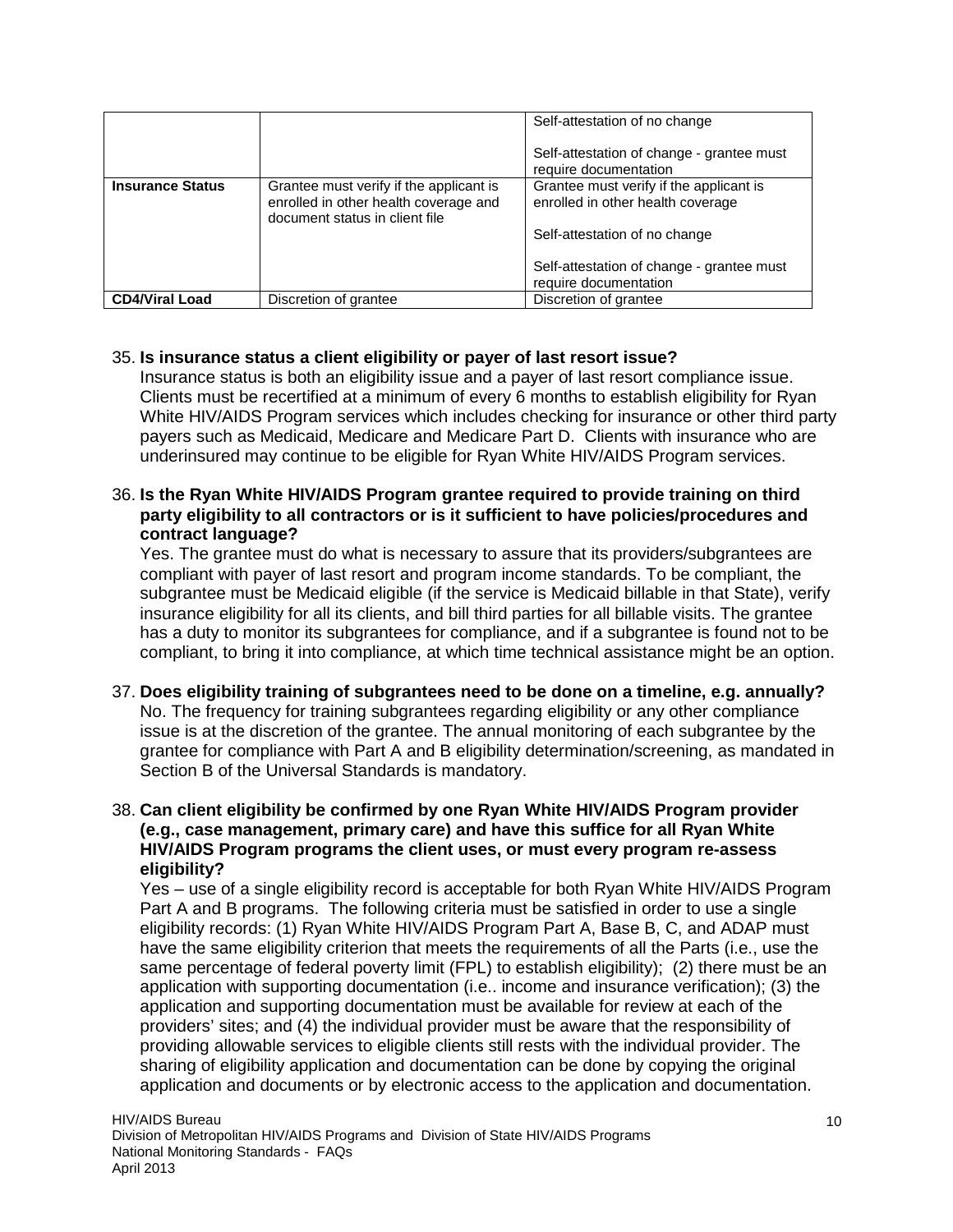39. **If an agency provides multiple services, can an "eligibility record" be developed to provide the documentation for all the services?**

Yes. An eligibility record can be developed so that once the agency deems the client eligible for Ryan White HIV/AIDS Program services the client can access any of the provider's services.

40. **Can a paperless system be used where source documents are scanned into a client database and made available for electronic review and allow us to document compliance with certain standards?**

Yes. As long as the eligibility records are available for review at each provider site and eligibility requirements are not different from provider to provider.

41. **If eligibility is posted in a real-time online system, does that count toward an agency's determination of eligibility?**

Yes.The information and documentation to establish eligibility must be available and scanned into the system as part of the patient record.

42. **Are clients that become eligible for other funding sources or private insurance still eligible for Ryan White services?**

Yes. Clients may become eligible for other State programs or private insurance and still be underinsured and qualify for Ryan White services.

43. **Is there a grace/transition period for Ryan White HIV/AIDS Program clients that become eligible for public or private insurance e.g. Medicaid, Medicare/Medicare Part D, private insurance?**

Ryan White is the payer of last resort and is intended to fill gaps in care. The provider must ensure that funds are not used to provide items or services for which payment already has been made, or reasonably can be expected to be made, by a third party payer. Clients who meet the Part A or B eligibility criteria, have been determined to be eligible for public or private insurance, but for whom the effective date of the coverage is in the future, may still receive Ryan White services during that period up to the effective date. Clients who meet the Part A or B eligibility criteria, have public or private insurance coverage, but for whom a specific service is not covered by the public or private insurance, may still receive that service with Ryan White Program funding. It is the responsibility of the provider to monitor these circumstances.

#### 44. **Our State allows local consortia to set local Federal Poverty Level limits based on local conditions. Is this allowable under new rules setting "statewide, uniform" process and policy?**

Federal Poverty Level (FPL) thresholds are set annually by the U.S. Department of Health and Human Services (HHS). The grantee reserves the right to set eligibility requirements for Ryan White HIV/AIDS Program clients. Therefore the practice can continue as long as each consortium has a written eligibility policy and procedure. The grantee is responsible for conducting an annual monitoring visit during the grant year and testing for eligibility based on the area's eligibility requirements.

#### 45. **The NMS mention a cap on services. Is this a new requirement?**

No. Every service has limitations on what services are allowable under that service category, and some may have cost or level of service caps. These limitations are clear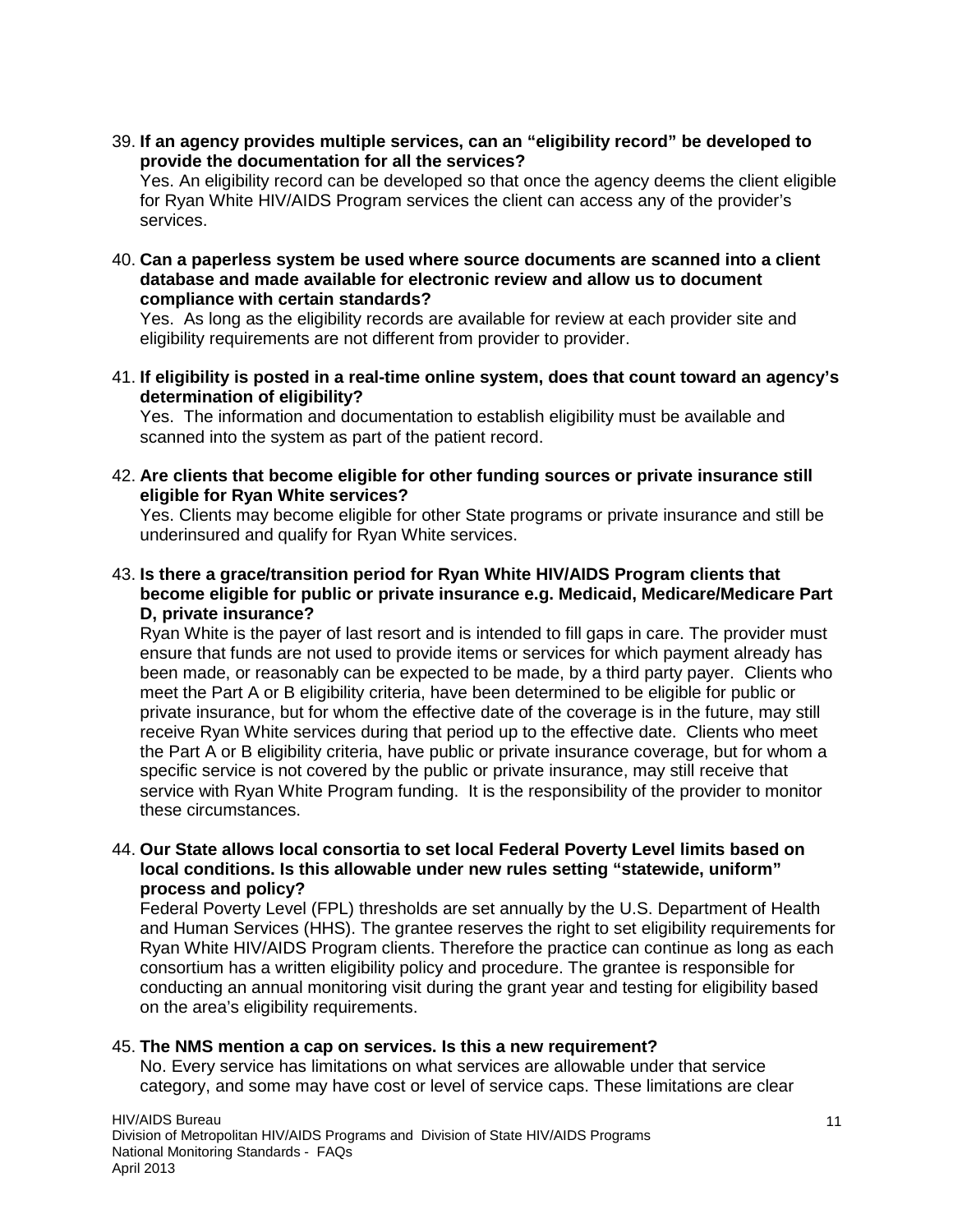under each service standard, as is the flexibility of the Ryan White HIV/AIDS Program to set Standards of Care that include service caps. There are also financial limitations or caps in the legislation such as: the amount of funding that can be used for administration (10%) or clinical quality management (5%) or in Part B for planning and evaluation (5% or aggregate of 15% for administration and planning). There are also income-based financial limitations on the amount of charges a client can be assessed in a given year before the Ryan White HIV/AIDS Program services are free for the remainder of the year. Service limitations are not a new requirement.

#### 46. **Can HRSA/HAB explain the Department of Veterans Affairs eligibility process?**

The Department of Veterans Affairs (VA) manages its program through an annual patient enrollment system. The enrollment system assigns veterans to priority groups based on their service-connected condition, income, and/or net worth thresholds and geographical income thresholds. The groups range from priority 1, the highest, through priority 8. Veterans with a service-connected disability rating of 50% or more are assigned to Group 1 and veterans who agree to pay specified copayments with income/and/or net worth above the VA Mean Test threshold and income above the geographically-based threshold for their locality area assigned to Group 8. For more information about the VA system, please see: <http://www.va.gov/healtheligibility/coveredservices/StandardBenefits.asp>

47. **Will receiving treatment or services from the Department of Veterans Affairs result in a payer of last resort issue under the Ryan White HIV/AIDS Program?** 

No. VA health care is not an insurance plan or an entitlement program, and the VA's authority to pay for services from non-VA providers is extremely limited by law. VA services do not meet the payer of last resort reasonable payment criteria given that the grantee cannot expect payment for the service from the VA. Therefore grantees may inform HIVinfected veterans of the benefits services, eligibility criteria, and the location of the VA facility in their service area, but cannot compel the client to seek services at the VA or refuse to provide services citing payer of last resort language.

#### 48. **What are the Federal Poverty Guidelines and how do I find out about them?**

The Federal Poverty Guidelines are published by HHS and based on annual Census calculations as a way to estimate the number of people living in poverty in the United States. The HHS poverty guidelines provide income thresholds based on family size. (There are three separate thresholds for the 48 contiguous states, Alaska, and Hawaii.) They are revised every year in early spring and published in the Federal Register, and are available online at

<http://aspe.hhs.gov/poverty/index.shtml>

#### 49. **Are we to use the most up to date Federal Poverty Guidelines?**

<span id="page-11-0"></span>Yes. The newest Federal Poverty Guidelines should be used.

[Back to top](#page-0-1)

# **Program Monitoring Standards Questions**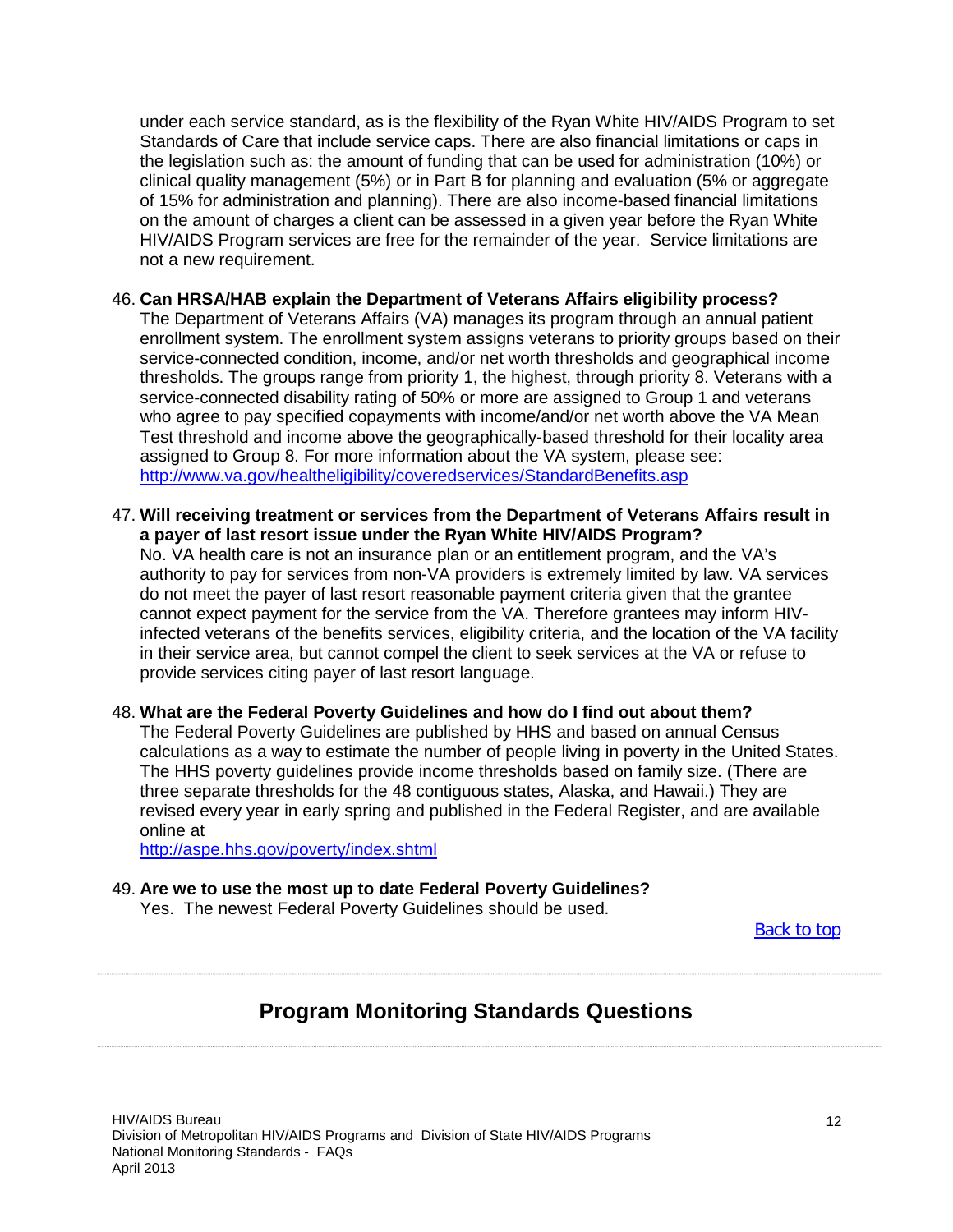50. **How should grantees ensure that allowable services are "related to HIV" as in the case of medical services? Where do you draw the line?** 

Ryan White HIV/AIDS Program funding for outpatient medical care is clear on what is allowable. The grantee must provide comprehensive, coordinated primary HIV medical care, and this defines the types of office visits that are allowable under Ryan White HIV/AIDS Program. The main characteristic of primary care is that the patients consult their primary care doctor for routine check-ups and any time they have a new physical problem. Consequently, primary care practitioners treat patients seeking to maintain optimal health as well as those with acute and chronic physical, mental, and social health issues, including multiple chronic diseases. Chronic illnesses usually treated by primary care providers include: hypertension, heart failure, angina, diabetes, asthma, COPD, depression, anxiety, back pain, arthritis, thyroid dysfunction, and HIV. Primary care is inclusive of HIV related care and routine primary care unrelated to HIV disease. Where medical specialty care is required, Ryan White HIV/AIDS Program funding is provided only if the condition is related to the individual's HIV disease.

Availability of medications for chronic diseases is not a result of allowable vs. non -allowable costs, because Ryan White HIV/AIDS Program is prescriptive only about limiting the antiretroviral medications to those approved in the PHS Clinical Practice Guidelines.

51. **According to HAB guidelines for early identification of individuals with HIV/AIDS (EIIHA), once the individual has been tested the provider can refer both HIV-positive and HIV-negative clients to care. Would the HIV-negative client be considered a Ryan White HIV/AIDS Program HIV/AIDS Program eligible client?**

No. EIIHA guidelines specify that an individual who tests HIV-negative should be referred to HIV prevention services. Generally, non-infected individuals are not eligible for HIV care services funded by the Ryan White HIV/AIDS Program except in limited situations, and the provision of services must always benefit a person living with HIV infection. HAB Policy Notice 10-02 describes the situations in which program funds and services can be provided to an individual who is HIV-negative.

#### 52. **Are Consumer Advisory Boards required of all subgrantees?**

No. Consumer Advisory Boards are not a required mechanism for consumer involvement for Part A or B subgrantees. However, a Consumer Advisory Board or Council that allows consumers to have a voice in the development and planning of the program is an optimal solution and is encouraged by the NMS.

# **Fiscal Monitoring Standards Questions**

<span id="page-12-0"></span>53. **Does HRSA/HAB allow Ryan White HIV/AIDS Part A and B program grantees and providers to allocate a percent of their funding for quality management staff and continuous quality improvement (CQI) activities?**

Yes. However, the Ryan White HIV/AIDS Program legislation limits Part A and B funding for quality management activities to 5% of the total grant award or \$3 million, whichever is less. There is no such limitation for Part C or D programs. (See the Ryan White HIV/AIDS Program legislation, Part A, Section 2604(h)(5) and Part B, Section 2618 (b)(3)(E)(i-ii)).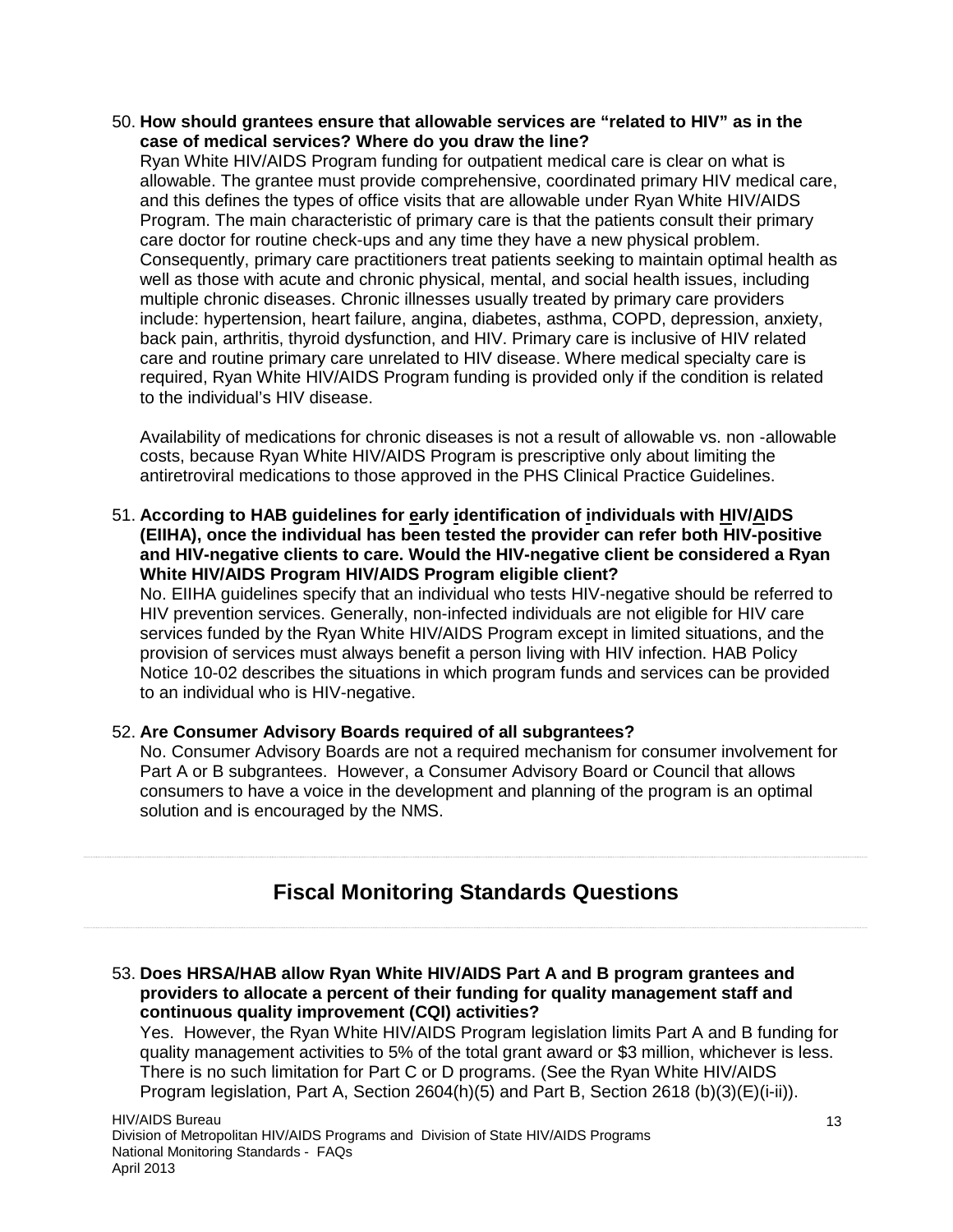#### 54. **How does a grantee obtain a HRSA-approved indirect cost rate?**

Indirect costs are those costs incurred for common or joint objectives which cannot be readily identified but are necessary to the operations of the organization, e.g., the cost of operating and maintaining facilities, depreciation, and administrative salaries. For institutions subject to OMB Circular A-21, the term "facilities and administration" is used to denote indirect costs. If an organization applying for an assistance award does not have an indirect cost rate, the applicant may obtain one through HHS's Division of Cost Allocation (DCA). The Division of Cost Allocation in HHS negotiates and approves indirect cost agreements for entities directly receiving funding through the Department. This Division negotiates rates through its four regional field offices and the national headquarters. To obtain information from one of these offices go to: http//rate.psc.gov and click on Contact Information, then click on the appropriate link: [National Headquarters,](http://rates.psc.gov/fms/dca/hq.html) [Western,](http://rates.psc.gov/fms/dca/western.html) [Central](http://rates.psc.gov/fms/dca/central.html)  [States,](http://rates.psc.gov/fms/dca/central.html) [Mid-Atlantic,](http://rates.psc.gov/fms/dca/midatlantic.html) [Northeastern.](http://rates.psc.gov/fms/dca/northeastern.html) Grantees wanting to claim administrative costs in their Ryan White HIV/AIDS Program budget as indirect costs are allowed to do so only (1) with an HHS-approved indirect cost rate in accordance with applicable cost principles; and (2) in accordance with the 10% legislative limitation on administration costs, (i.e., indirect costs are included in the definition of grantee administration under Part A and B, as mandated by the legislation).

#### 55. **What are the indirect cost documentation requirements for the grantee and subgrantees?**

Grantees wanting to claim indirect cost rates in the program budget must have a Negotiated Indirect Cost Rate Agreement with the HHS Division of Cost Allocation. Grantee indirect costs must be applied to the 10% administrative limitation. Subgrantees wanting to claim indirect costs on their budgets are required to submit their established indirect cost rate documentation to the Grantee. Subgrantee indirect costs must be included in the 10% aggregate administration limitation for subgrantees.

#### 56. **Are subcontractor/subgrantee expenses for "rent, utilities etc." an allowable direct service expense?**

No. Subcontractor/subgrantee expenses for rent and utilities are allowable direct and/or indirect *administrative expenses***,** with certain exceptions noted below*.* As administrative expenses, these costs are subject to the 10% aggregate limitation imposed by statute... Rent is included in the accounting definition of "overhead". Overhead refers to the ongoing administrative expenses of operating a business (also known as operating expenses – rent, gas/electricity, wages for administrative activities including accounting, supervision, human resources and program administration etc.). Under Ryan White HIV/AIDS Program guidance, subcontractor overhead expenses are considered to be administrative costs.

**Exceptions:** Under certain, limited circumstances, rent may be an allowable direct service expense:

1. A food bank may charge rent as a direct service in some specific cases. Please work with your HRSA Project Officer to ensure the charge is allowable.

#### *Examples:*

- pantry which the food is stored
- location where prepared bags of food may be picked up by the client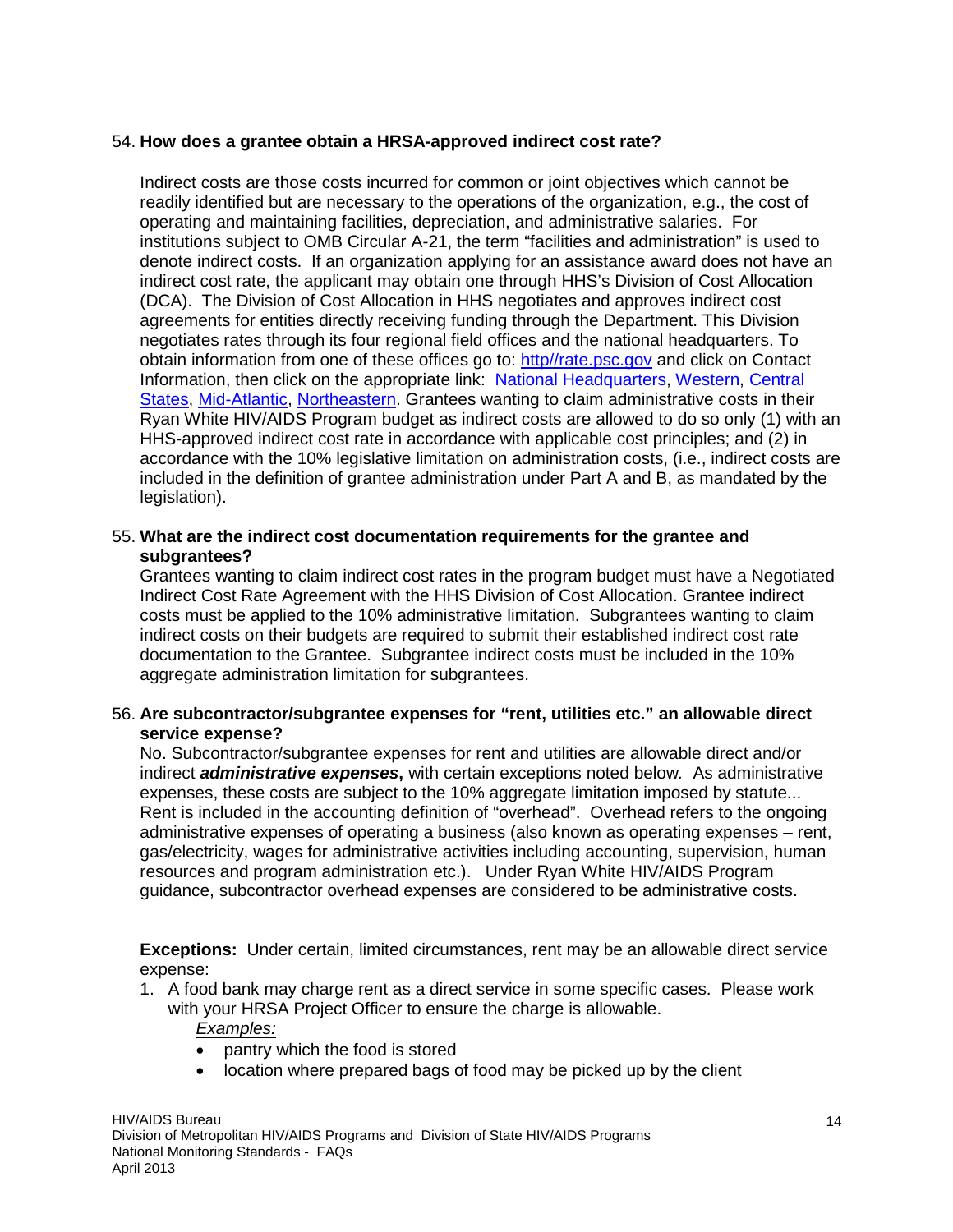- 2. Residential substance abuse agencies may charge rent as a direct service for the rent of the residential facility for a specific timeframe.
- 3. Emergency financial assistance or housing services where Ryan White Part A and Part B funds are used to cover all or a portion of a client's rent.

If you have any questions please refer to the HRSA/HAB letter dated July 17, 2012, or submit an EHB prior approval request to your Project Officer.

57. **Do very large institutions that routinely provide/conduct annual OMB A-133 audits need/require a single point audit of all Ryan White HIV/AIDS -funded programs?** Yes. OMB A-133 circular requires a Single Point audit of programs that expend more than \$500,000 in aggregate federal funding or are considered to be "high risk". High risk programs are determined based on current and prior audit experience, degree of oversight exercised by the Federal agency and pass-through entities and the inherent risk of in the program. If a program is not a major risk program, the auditor does not have to test samples from the program.

#### 58. **May grantees request a small sub-grant be audited as a major program?**

Yes. Many Part A and B grantees may have sub-recipients that constitute small sub-grants, which are not considered major programs, and thus HRSA cannot compel that such small sub-grants undergo an audit. However, pursuant to OMB Circular A-133 Section .215 (c), a federal agency or a pass-thru entity may request that a sub-grant be audited as a major program. To accomplish this, the agency or pass-thru entity must give the auditee a notice of 180 days before the fiscal year end, and the agency or pass-thru entity must pay for the audit. As a grantee, you can request that a small sub-grant be audited as a major program with advanced notice and at your own (i.e., charged to the grant) expense. Please refer to HAB/HRSA letter dated September 20, 2012.

59. **Do fiscal monitoring requirements apply to performance-based contracts where the basis of payment is reported services, not expenditures?**

Yes. Regardless of the type of contract or reimbursement preference, the grantee is mandated to monitor for compliance with Federal requirements and programmatic expectations. In the case of performance-based contracts, the source documentation and selected testing procedures might be different, but the mandate remains the same: to ensure that the delivered service is provided utilizing appropriate cost principles and the amount charged is reasonable. In addition, the Ryan White HIV/AIDS Program is a costbased reimbursement program, and the grantee is required to perform an annual reconciliation of the amount charged for the service with the actual cost of delivering the service.

#### 60. **Do the NMS cover the requirements for implementation of legislative limitations on annual charges?**

Yes. The Ryan White HIV/AIDS Program legislation requires that individuals be charged no more than a maximum amount in a calendar year according to the following criteria:

- If an individual's income is less than or equal to 100% of the Federal Poverty Level (FPL), the individual may not be charged for services.
- For individuals with income from 101% to 200% of the FPL, cumulative charges in a calendar year can be no more than 5% of the individual's annual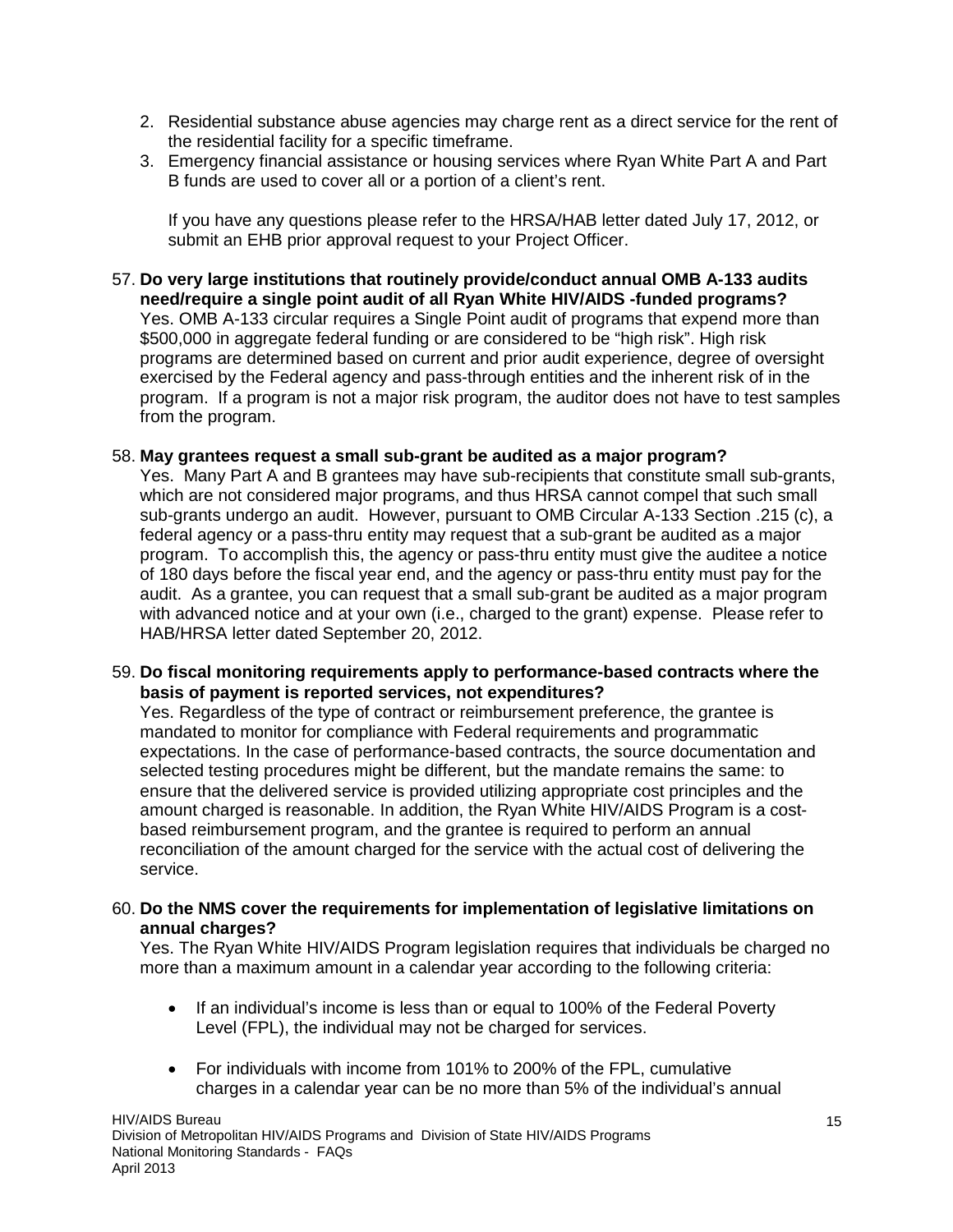gross income.

- For individuals with incomes from 201% to 300% of the FPL, cumulative charges in a calendar year can be no more than 7% of the individual's annual gross income.
- For individuals with income over 300% of the FPL, cumulative charges in a calendar year can be no more than 10% of the individual's annual gross income.
- May impose only a nominal charge for services subject to public schedules and limitations on the maximum amount of charges, and taking into consideration the medical expenses of individuals when assessing the amount of the charge.

The legislation explicitly defines and includes as part of "cumulative charges" the charges for HIV-related services performed by providers other than the grantee or its subgrantees. The legislation explicitly refers to enrollment fees, premiums, deductibles, cost sharing, copayment, coinsurance, or similar charges.

#### 61. **Are schedule of charges and the limitation on annual client charges related?**

Yes. According to the legislation, a schedule of charges is a fee charged to the client based on a publicly posted schedule.

Limitation on annual client charges is the total charges a client can be charged in a given year for HIV services (Ryan White HIV/AIDS Program funded or other), before Ryan White HIV/AIDS Program services are provided free of charge for the remainder of the year.

#### 62. **Is it the grantee's responsibility to track annual client charges from multiple providers?**

No. It is not the responsibility of the grantee to track annual client charges from multiple providers. It is the provider's responsibility to track charges at the respective subgrantee agency.

To meet the legislative requirements on limitation of charges, the providers or subgrantees are required to:

- Verify annual income,
- Determine what a client's cap on charges should be,
- Monitor charges made to clients for all HIV services performed by that provider/subgrantee, whether or not there was a payment, and
- Change the billing status to "no charge" when the cap is reached.

Clients are responsible for saving receipts and bills to document charges for services. It is the responsibility of the grantee to review this documentation to ensure that Ryan White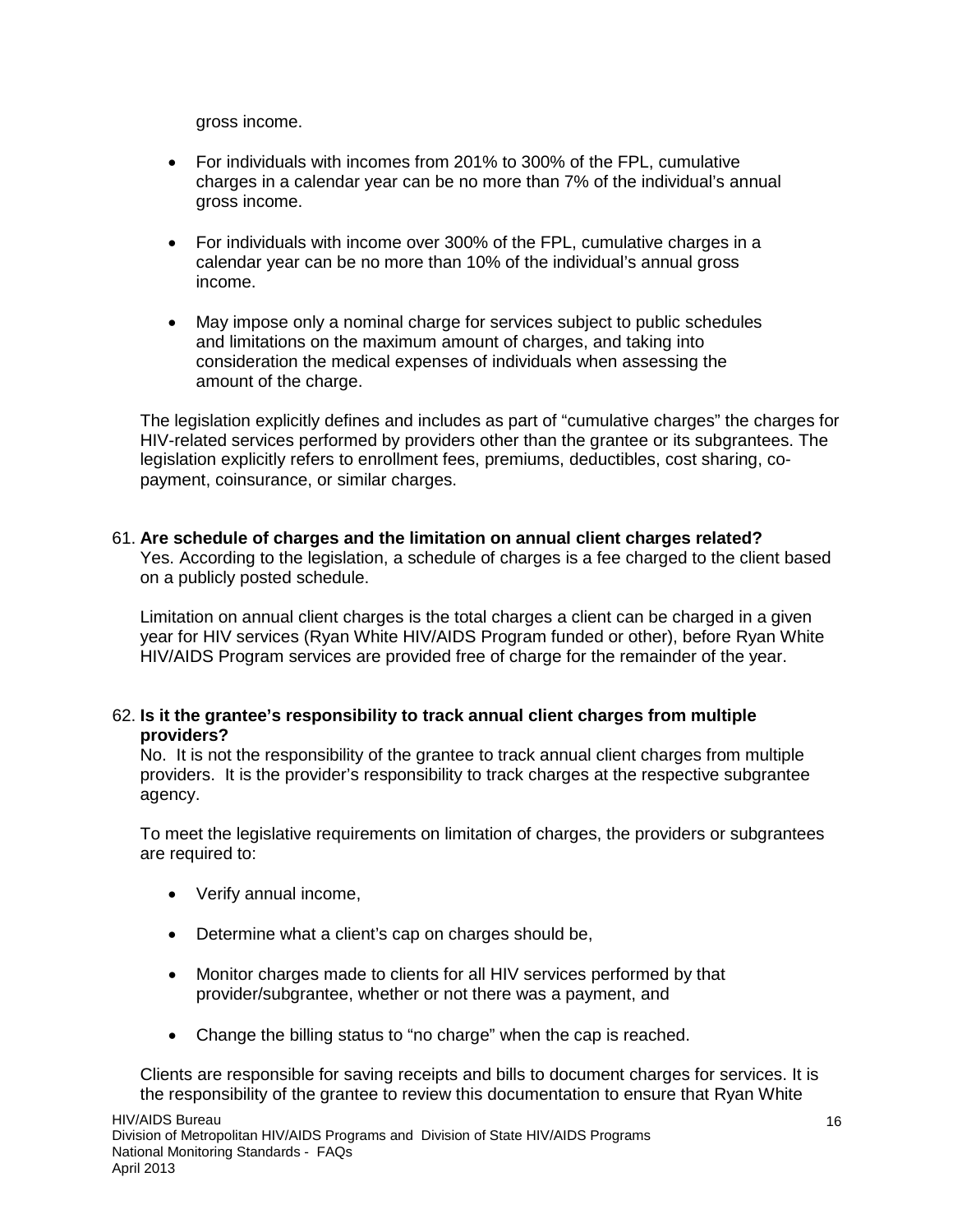HIV/AIDS Program clients are not charged more than the legislatively specified cap on charges.

#### 63. **Does the subgrantee track charges made by other providers?**

No. It is the responsibility of the subgrantee that provided the service to track client charges for that service. It is the responsibility of the client to provide receipted bills to demonstrate charges from other providers.

#### 64. **Do the NMS contain recommendations on how subgrantees can track patients' charges***?*

Yes. Some of the ways subgrantees can track patients charges include:

- Maintain a running total of what the program billing office and front desk have charged each patient for HIV services.
- Develop spreadsheets or small databases to maintain this information.
- Develop systems that show verified income, automatically compute sliding scale fees and or discounts, and automatically track progress toward meeting the cap.

#### 65. **Are some services, for example medical case management, exempted from imposing charges under the sliding fee scale?**

No. The legislative requirement applies to all services for which charges are imposed.

#### 66. **Are discounts based on "schedule of charges" based on individual income?**

Yes. Ryan White HIV/AIDS Program-eligible individuals with individual incomes less than or equal to 100% of the Federal poverty level are not charged or required to pay any optional nominal fees. Individuals with incomes above 100% of the Federal poverty level are charged a discounted rate or a nominal fee so long as the charges do not exceed the limitations based on income mandated by the Ryan White HIV/AIDS Program legislation (limitation on charges).

#### 67. **If a Part B provider also receives Part C and Part D funding and the client is effectively enrolled in all three parts, which program collects the sliding fee?** The provider/subgrantee collects fees for services rendered at the time of the visit. If the service provided is funded by multiple Parts, the collected fee can be apportioned directly or indirectly by formula .The total program income (collected fees) can, for the purpose of reporting, be apportioned directly or indirectly by formula.

#### 68. **Is reimbursement a form of program income?**

Yes. Program income is derived from an activity or service funded by Ryan White HIV/AIDS Program, such as sliding scale fees or other client cost-sharing payments. Program income remains with the subgrantee; but it must be tracked, added to resources committed to the project or program, and used to further the eligible project or program objectives and/or to cover program costs. Reimbursement refers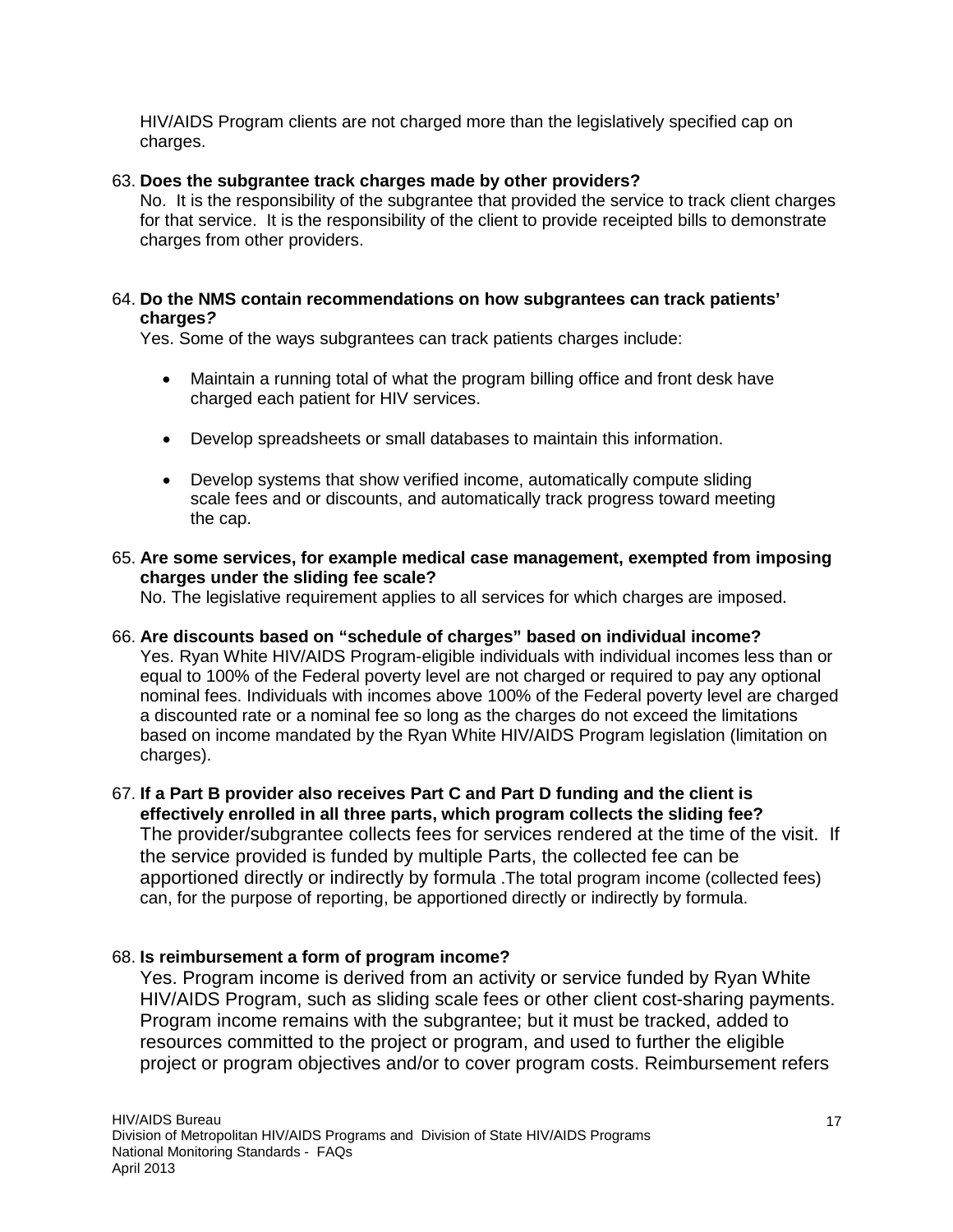to third party payments made by public or private insurance for medical care or other billable services. Reimbursement is a form of program income.

#### 69. **What types of activities can be paid for with program income? What level of detail is required**?

Program income can fund any activities or costs associated with the provision of services at a Ryan White HIV/AIDS Program-funded program. Program income is not considered Federal funding and therefore is not subject to Federal regulations. Activities that can be funded by program income include administration, continuous quality improvement; support and core medical services.

#### 70. **Is there a recommended way to establish maintenance of effort (MOE)?**

Yes. The Part A and B assurances state that "The Maintenance of Effort provision of the legislation requires that grantees maintain year to year HIV related core medical and support service expenditures by political subdivision within the eligible area." The grantee is required to maintain systems that use clear reporting methodologies that consistently track and report grantee MOE expenditures year to year. The Guidance provides a worksheet for the reporting of MOE expenses. The worksheet should be supported by documentation that can easily be examined by HRSA.

Please refer to the ADAP Manual Section III.2.D and your HRSA Project Officer.

#### 71. **Is there a standard fiscal assessment report (tool) for fiscal monitoring visits that HRSA requires the grantee to use?**

No. There is no standard fiscal or program assessment tool or report however there are samples on the Target Center at the following link: <http://www.careacttarget.org/category/topics/program-monitoring>

72. **Is there a standard regarding administrative burden for reporting and documentation** 

#### **requirements?**

No. Administrative activities under Ryan White HIV/AIDS Program are capped at 10%. The Monitoring Standards are not a new requirement; they bring together existing requirements from multiple sources. The compliance (monitoring) visits to subgrantees should already be taking place, and the documentation and reporting requirements should be the same unless compliance requirements were not being fully met.

#### <span id="page-17-0"></span>**Appendix 1**

| <b>Source</b>                                 | <b>Available Online:</b>                                                                     |
|-----------------------------------------------|----------------------------------------------------------------------------------------------|
| Ryan White Treatment<br>Extension Act of 2009 | 2009 legislation:<br>http://www.gpo.gov/fdsys/pkg/PLAW-111publ87/html/PLAW-<br>111publ87.htm |